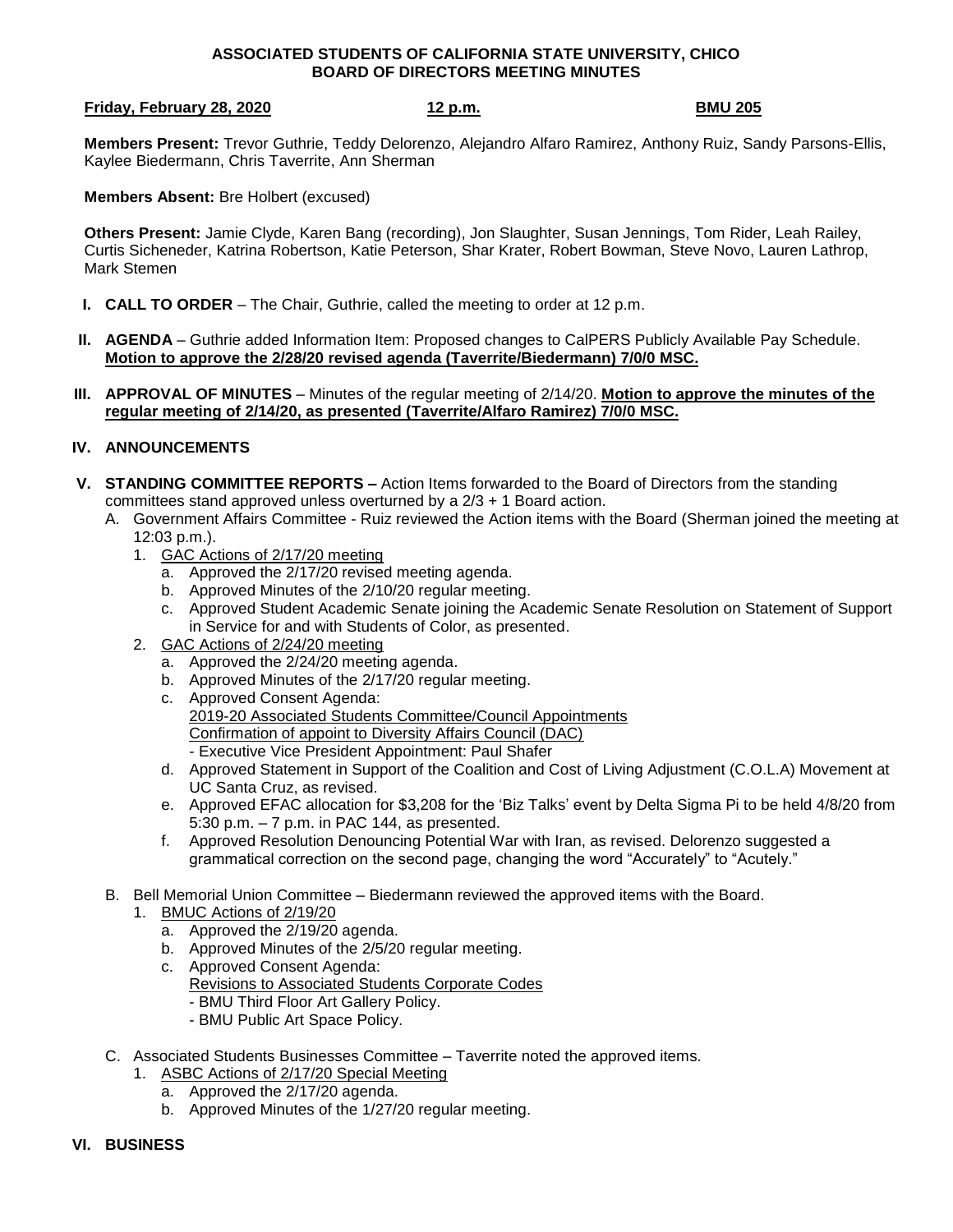### Associated Students Board of Directors Meeting Minutes 2

- A. Action Item: Approval of acknowledgement that the language of the GEOG 440 Advisory Measure as submitted is in compliance with CSUC and trustee policy and local, state, and federal laws and, therefore, is approved to appear on the 2020 AS General Election ballot. **Motion to approve acknowledgment that the language of the GEOG 440 Advisory Measure as submitted is in compliance with CSUC and trustee policy and local, state, and federal laws and, therefore, is approved to appear on the 2020 AS General Election ballot, as presented (Biedermann/Alfaro Ramirez).** Slaughter said this item would be eligible to be on the ballot once the required amount of student signatures are received. **8/0/0 MSC.**
- B. Action Item: Approval of implementation of Phase 2 of the Compensation Study. **Motion to approve implementation of Phase 2 of the Compensation Study, as presented (Taverrite/Biedermann).** Clyde noted as discussed previously with the Board that there are 8 AS employees that are not making \$15/hour. She said in order to stay in line with the campus which has already started paying their employees a minimum of \$15/hour, as well as based upon the recommendation of the Employers Group, this implementation is being requested. Estimated annual cost increase for FY 2019/20 of \$5,452 and \$16,724 for FY 2020/21. **8/0/0 MSC.**
- C. Information Item: CalPERS Unfunded Liability Jennings explained that all full-time career employees participate in the CalPERS retirement plan. She said the AS has a Classic Plan and PEPRA Plan which are treated the same. A yearly CalPERS actuarial evaluation report is provided for the AS for each plan which provides the current value of the estimated pension liability as well as the current market value of assets in the plans. She said the difference between the pension liability and the market value of plan assets is referred to as the unfunded liability. Jennings noted that CalPERS requires that we pay off the unfunded liability within 15 years. She said in May of 2018 we paid off the full estimated unfunded liability of \$1,800,000 which saved approximately \$750,000 in interest. She said the current unfunded liability amount is \$366,412, noting that funds have been set aside during the fiscal year and are available to pay off this unfunded liability. She said paying off in one payment would save approximately \$178,270; paying in five payments (over five years), would save approximately \$67,931. Jennings said they are recommending to move forward with paying off unfunded liability with one payment. The amortization schedules were reviewed. Discussion was held and consensus of the Board was to pay off the unfunded liability with one payment.
- D. Proposed changes to CalPERS Publicly Available Salary Schedule Railey distributed the proposed changes, explaining that as a public employer contracted with CalPERS for retirement benefits, the AS is required to make available a Publicly Available Pay Schedule which includes position titles, effectives dates, pay frequency and grade. She said that due to some position reorganizations previously reported by Clyde to the Board, it has necessitated some job title changes and pay changes, which need to be added to the schedule. In order to comply with the CalPERS contract, Board approval is needed for these changes.
- E. Information Item: Resolution for acceptance of Treasury Management Services with Tri Counties Bank Jennings explained that the AS banking services agreement is with Tri Counties Bank and with David Buckley leaving, and Jamie Clyde becoming Executive Director, this is a new form from the bank. She said by the Board approving this document, it recognizes that she and Clyde can make decisions regarding who has access to see bank data, approve wire transfers, use Positive Pay, etc. The Resolution gives Jennings and Clyde the right to submit the Acceptance of Treasury Management Services form and will be on the next Board agenda as an Action item. Delorenzo questioned if there were changes from the previous document and Jennings said it's a new acceptance form and more formalized.
- F. Information Item: Chico State Wildcat Bookstore Clyde said previously the Board discussed some of the options regarding the Bookstore, but at that time did not have all of the financial data. Jennings said Follett is operating out of the Wildcat Store, they collect revenue from the different sales categories as noted, and that is how they base what the AS commission is. In order to work on our budget bottom line, we have to project what we think Follett sales would be since that drives our commission. To get the estimate for 2019-20, she said she took what they've actually done this year through January, and projected based on prior year, February to June, what a full year might look like. She then compared where we are at YTD through January to the prior year through January to get the estimated sales trend. Jennings noted that by category, each decline is significant. This information goes through January so should capture most of rush/spring numbers. She said she used trends to estimate what their revenue would be for FY 2020-21. She then trended from that number one additional year, using the same declines. Jennings noted that the hope is that the decline will eventually slow down. 2019-20 Total Sales are estimated at \$5,351,853; for 2020-21 estimated at \$4,656,813; for 2021-22, estimated at \$4,113,275. Estimated Commissionable Sales at \$4,409,458 for 2019-20; \$642,247 for 2020/21 and \$581,107 for 2021/22. Jennings said built in to the contract, the AS is to get 90% of the prior year's Commission income, at a minimum. Based on that, minimum guaranteed Commission Income for 2019/20 would be \$746,843, for 2020/21 would be \$658,773 and for 2021/22 would be \$578,022. She reminded the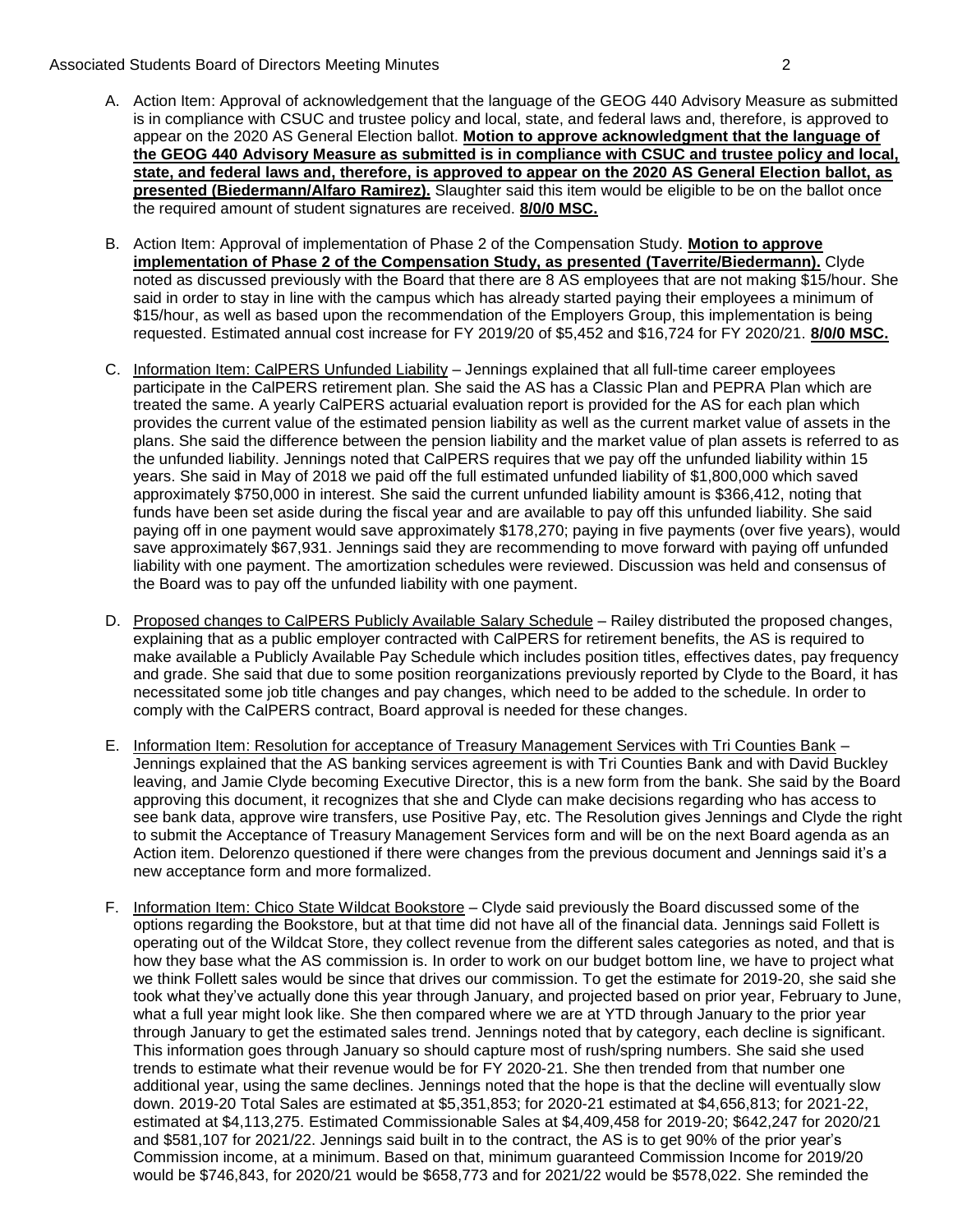### Associated Students Board of Directors Meeting Minutes 3

Board to keep in mind that estimated sales trends could be better or worse, and that it's very difficult to know, especially in an industry where sales have been declining. Jennings next reviewed Income and Expense projections. Regarding Net Income (Loss), they are projecting approximately \$40,775 for 2019/20, (\$40,590) for 2020/21 and (\$111,431) for 2021/22. Taverrite questioned if projections are based on the length of the contract. Jennings said the AS has the option of three two-year extensions, so she projected out for two years in case we decide to renew. Clyde said projections are conservative, and do not include possible base funds that tie to the overall contract. She said when she talked with Follett staff this morning they were looking to do a three to fiveyear contract and she explained to them that this would not work with how our contract is set up as we're set up for two-year extensions. She said Follett would honor the two-year extension and keep commission as is. Clyde said this is positive, considering Follett is losing money at this store. She said if we extend the contract for two years, Follett would provide a \$50,000 one-time base fund. They would add an additional \$50,000 of base funds if we're able to bring in any of the technology pieces such as Discover, Access, etc. If we can add All Access, they would provide \$200,000 in base funds. Clyde said Follett looked at their numbers, looked at last year, and are saying they are removing the last 12 months, looking at is as an anomaly, and project moving forward, which is a good place for us to be in a partnership. Clyde said she would like to give Follett the ability to have those two additional years. She noted if the Board is interested in moving forward with a two-year extension with Follett, this would eliminate the self-operation and the RFP process choices. Delorenzo recommended moving forward with the two-year contract extension. Clyde noted that there is a convenience clause in the contract, and if something drastically changes, we have this ability as well. Consensus of the Board was to extend the contract for two years. Clyde said she would come back to the Board with a recommendation of a two-year contract extension with Follett.

- G. Information Item: Revisions to Associated Students Corporate Codes Board of Directors Code Guthrie said an addition to the code is being added so that an established meeting time is set for Wednesdays from 2:30 to 4 p.m., with an exception due to an academic related conflict related to an officer's graduation. Clyde said this day and time were chosen because there are the lowest number of classes at that particular day and time. Discussion was held regarding the possible campus class schedule impact due to the Butte Hall remodel. Clyde said the suggested set schedule is not set in stone; however, it gives people something to start to rely on a little more. Peterson said this is similar to how Academic Senate has a set time, so everyone can rely on it. It was noted that on off weeks, the Government Affairs Committee meetings would also be held Wednesdays from 2:30 to 4 p.m. Clyde said since the election process has been moved up, students will now have a preference of their class schedule earlier.
- H. Information Item: 12/31/19 Dining Services Financials Taverrite reviewed the December financials with the Board. Dining Overall Net Income of (\$31,880), Sutter Dining Net Income of \$44,843 and Cash Ops Net Income of (\$76,723).
- I. Information Item: 12/31/19 AS Wildcat Store Financials Taverrite provided an overview of the financials, noting Income at \$63,611 and Commission Income YTD at \$353,408.
- J. Director of University Affairs Report Alfaro-Ramirez reported that on Monday GAC would be voting on increasing Senator compensation from 15% of cost of attendance to 20% of cost of attendance.
- K. Director of Legislative Affairs Report Absent
- L. **University Vice Presidents' Reports** Parsons-Ellis said the AVP for Enrollment Management recruitment has been wrapped up and recommendations will be provided to Cabinet. Recruitment for the VP of Student Affairs continues with neutral interviews in late March, followed by candidates being brought to campus. She said Choose Chico is April 4 and noted enrollment slump issues will affect our budget. She also noted that coronavirus information will be shared with campus. Sherman said another bookstore meeting was held and they talked about ways to increase and effect adoptions so that students will know what materials will be required when they register for class; they also talked about long-term affordability of book options. They noted that a lot of faculty don't realize that for materials sold outside of our bookstore, those students that get social service benefits or veterans' benefits, can't use their aid to purchase materials. Sherman said they are working closely with Student Affairs regarding the coronavirus issue. She announced that Police Chief Reid will be retiring after graduation so they will be doing a job search for that position.
- M. Executive Director's Report Clyde said enrollment figures are looking to be down 7% to 11%, and noted that as an area that runs off student fees, this will have a huge impact on the AS. She explained the potential drop in enrollment would be reflected in the budgets as they are presented. Clyde said Sherman presented to the University Budget Committee yesterday regarding declining enrollment, which is expected to last for three